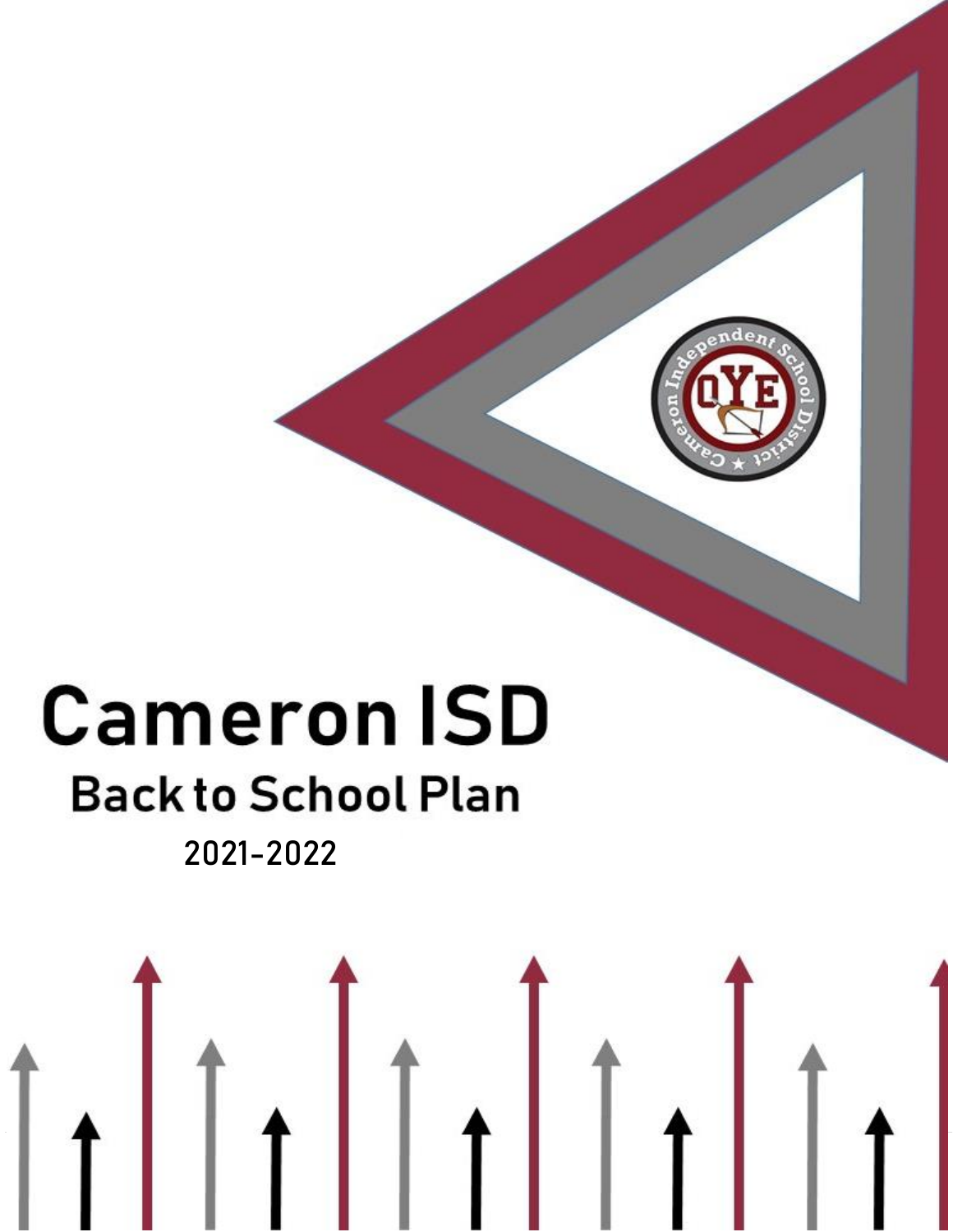### **Table of Contents**

| CISD will employ the following on-campus learning                                                                  |  |
|--------------------------------------------------------------------------------------------------------------------|--|
|                                                                                                                    |  |
|                                                                                                                    |  |
| Asynchronous - (remote learning with digital components<br>for direct instruction and daily communication with the |  |
| CISD will employ the following remote learning protocols:                                                          |  |
|                                                                                                                    |  |
|                                                                                                                    |  |
| Social, Emotional, & Mental Health Support Protocols 15                                                            |  |
|                                                                                                                    |  |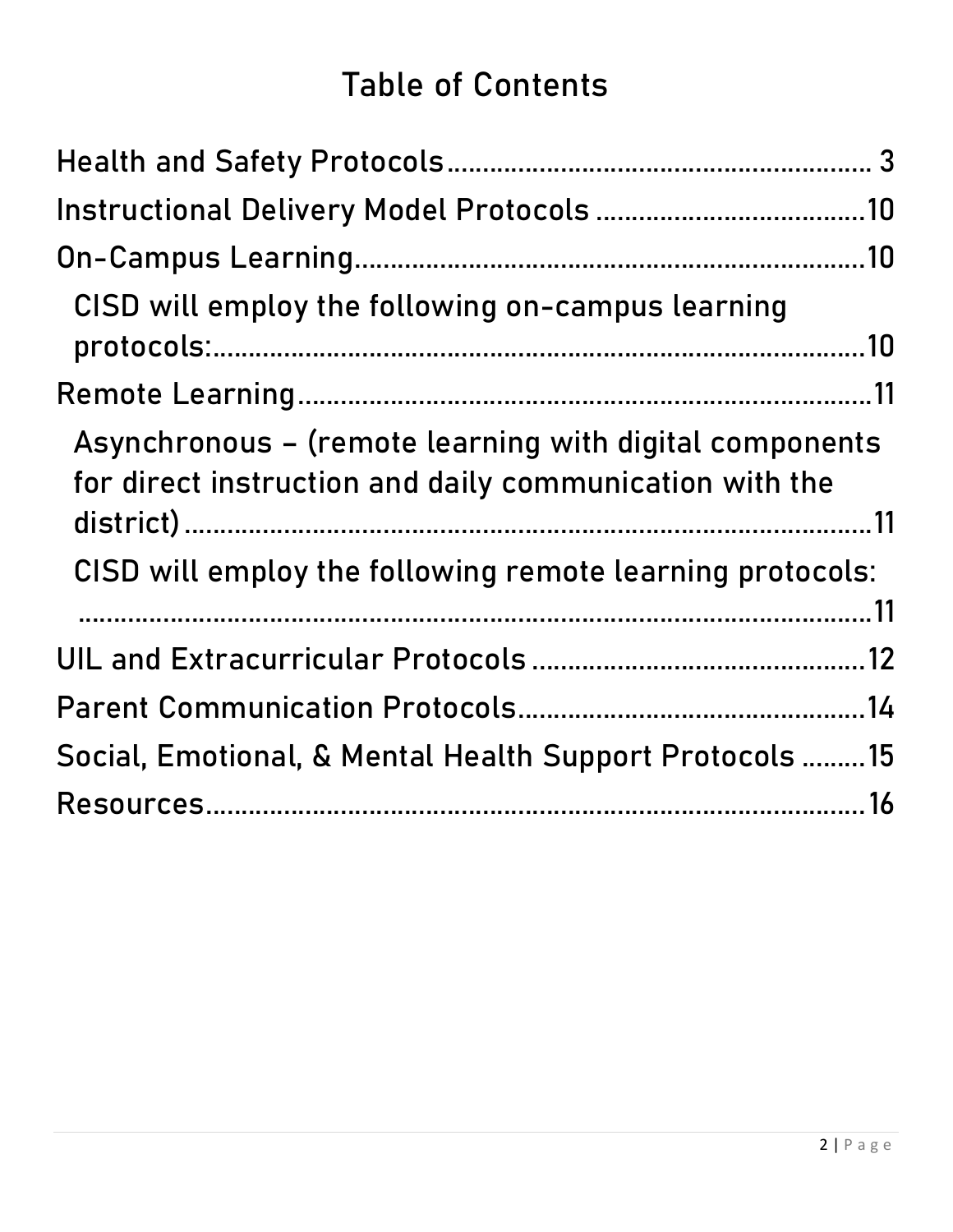### <span id="page-2-0"></span>Health and Safety Protocols

Ensuring all students, staff and community members remain healthy and safe by following best practices in the areas of:

- Guidance, directives and recommendations from local, State and federal health authorities and the Centers for Disease Control and Prevention (CDC)
- Healthy Habits frequent hand washing/sanitizing, personal spacing, enhanced disinfection protocols, face coverings
- Nurse Station Practices- personal protective equipment (PPE), management and isolation of students showing signs of illness
- Enhanced sanitation and disinfection protocols

### **School Health Operations Guidance**

The guidance in this document is authorized by Executive Order GA-38, which has the effect of state law under Section 418.012 of the Texas Government Code. Executive Order GA-38 provides TEA with the legal authority to publish requirements for the operation of public school systems during the COVID-19 pandemic. This document takes effect immediately, replacing all prior guidance. TEA recommends that public school systems consult with their local public health authorities and local legal counsel before making final decisions regarding the implementation of this guidance.

This guidance addresses: •On-campus instruction •Non-UIL extracurricular sports and activities •Any other activities that students must complete

### **Health Screenings**

Practices to Prevent the Virus from Entering the School:

 CISD teachers and staff are encouraged to self-screen for COVID-19 symptoms before coming onto campus each day. Symptoms are listed in the next section of this document. The self-screening should include teachers and staff taking their own temperature. Teachers and staff should report to the school system if they themselves have COVID-19 symptoms or are lab-confirmed with COVID-19.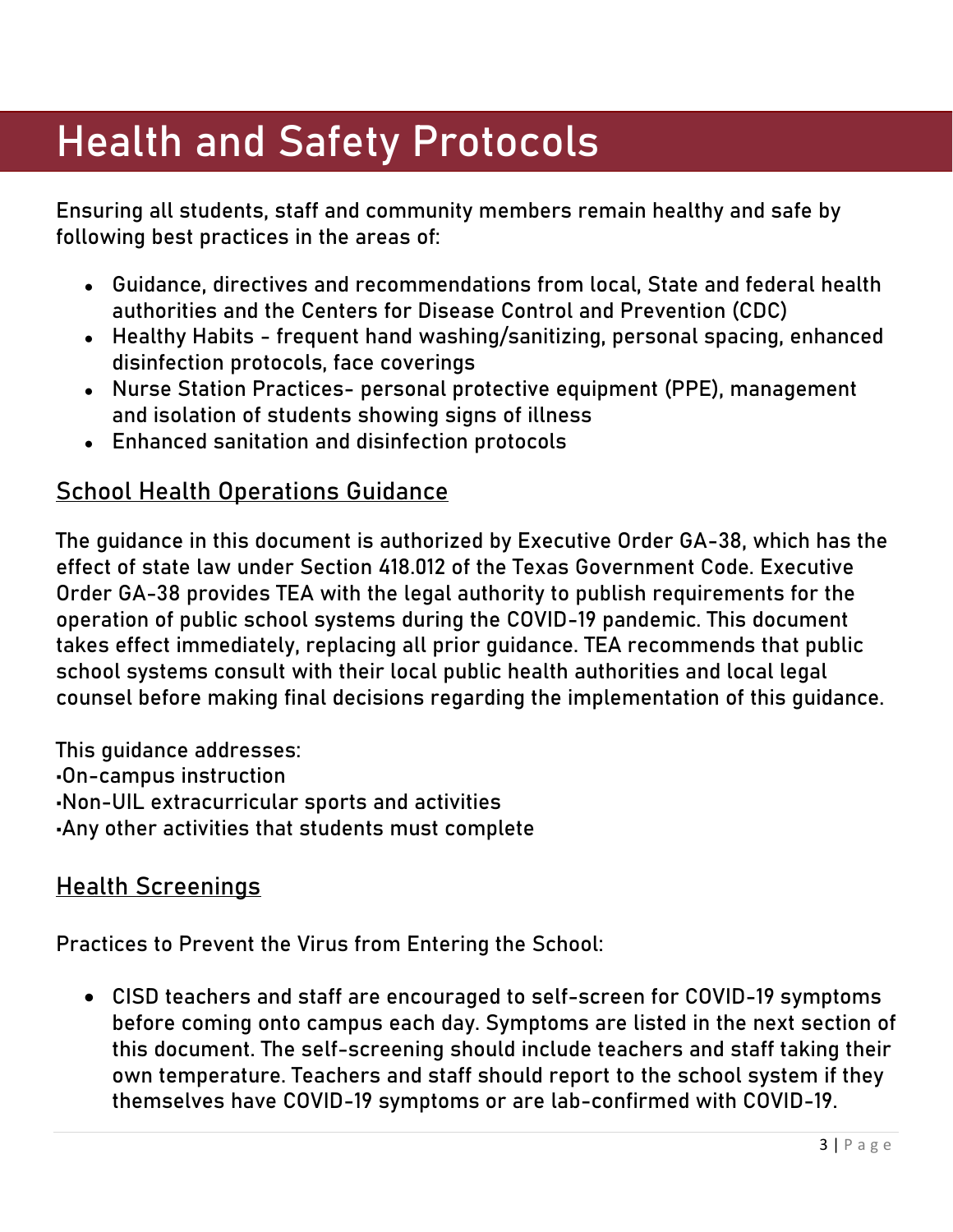Additionally, they should report to the school system if they have had close contact with an individual who is lab-confirmed with COVID-19.

- Parents/Guardians are encouraged to conduct daily health screenings before sending their child to school. Parents must ensure they do not send a child to school on campus if the child has COVID-19 symptoms, as listed in this document, or is lab-confirmed with COVID-19.
- Visitors are encouraged to self-screen to determine if they have COVID-19 symptoms (as listed in this document) or are lab-confirmed with COVID-19.
- Students, teachers, and staff who have symptoms of infectious illness, such as influenza (flu) or COVID-19, should stay home and be referred to their healthcare provider for testing and care. CISD students, teachers and staff will be required to follow all existing district infectious disease protocols. Staying home when sick with COVID-19 is essential to keep COVID-19 infections out of schools and prevent spread to others. It also is essential for people who are not fully vaccinated to quarantine after a recent exposure to someone with COVID-19.
- If a student becomes sick at school, the appropriate campus medical personnel will assess the student's health condition and will inform the parent or guardian of the student's condition, following all of the district's established infectious disease protocols.
- CDC guidance provides that people who are fully vaccinated and do not have COVID-19 symptoms do not need to quarantine or get tested after an exposure to someone with COVID-19. During the COVID-19 pandemic it is essential that parents keep children home if they are showing signs and symptoms of COVID-19 and get them tested.
- Getting tested for COVID-19 when symptoms are compatible with COVID-19 will help with rapid contact tracing and prevent possible spread at schools, especially if key prevention strategies (masking and distancing) are not in use.

### **Students Who Have COVID-19**

As provided by 25 Tex. Admin. Code § 97.7, the Texas Department of State Health Services (DSHS) Rule, CISD will exclude students from attending school in person who are actively sick with COVID-19, who are suspected of being actively sick with COVID-19, or who have received a positive test result for COVID-19, and must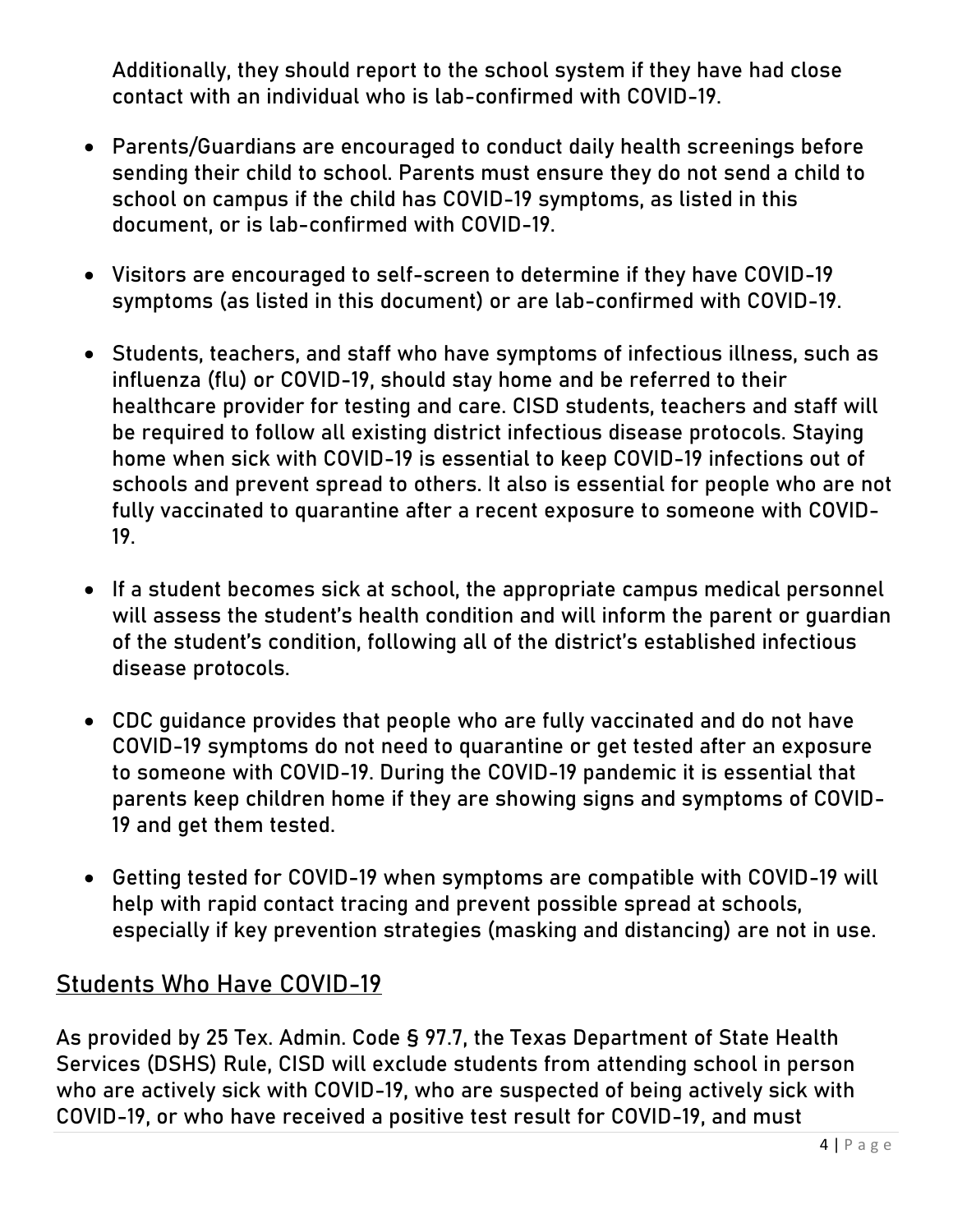immediately notify parents if this is determined while on campus. Exclusion from school shall continue until the readmission criteria for the conditions are met.

Readmission Criteria:

If symptomatic, exclude until at least 10 days have passed since symptom onset, and fever free (Fever free for 24 hours without the use of fever suppressing medications. Fever is a temperature of 100° Fahrenheit- 37.8° Celsius), and other symptoms have improved. Children who test positive for COVID-19 but do not have any symptoms must stay home until at least 10 days after the day they were tested.

To help mitigate the risk of asymptomatic individuals being on campuses, CISD may provide and/or conduct recurring COVID-19 testing using rapid tests provided by the state or other sources. Testing can be conducted with staff. With prior written permission of parents, testing can be conducted with students.

### **Students Who Are Close Contacts**

Public health authorities will be notified of all positive cases in CISD schools. While CISD is not required to conduct COVID-19 case investigations, local public health entities have authority to investigate cases and are currently engaged in cooperative efforts on that front. Participation by individuals in these investigations remains voluntary. If the district is made aware that a student is a close contact, CISD will notify the student's parents.

Parents of students who are determined to be close contacts of an individual with COVID-19 may opt to keep their students at home during the recommended stay-athome period. Parents who opt to send their children to school in the two weeks following exposure are encouraged to closely monitor their children for symptoms.

Recommended Stay-At-Home Period:

\* The stay-at-home period can end for students experiencing no symptoms on Day 5 after close contact exposure, if no subsequent COVID-19 testing is performed.

\* Alternately, students can end the stay-at-home period if they receive a negative result from a PCR acute infection test after the close contact exposure ends.

**Note: Individuals who are fully vaccinated are not considered close contacts.**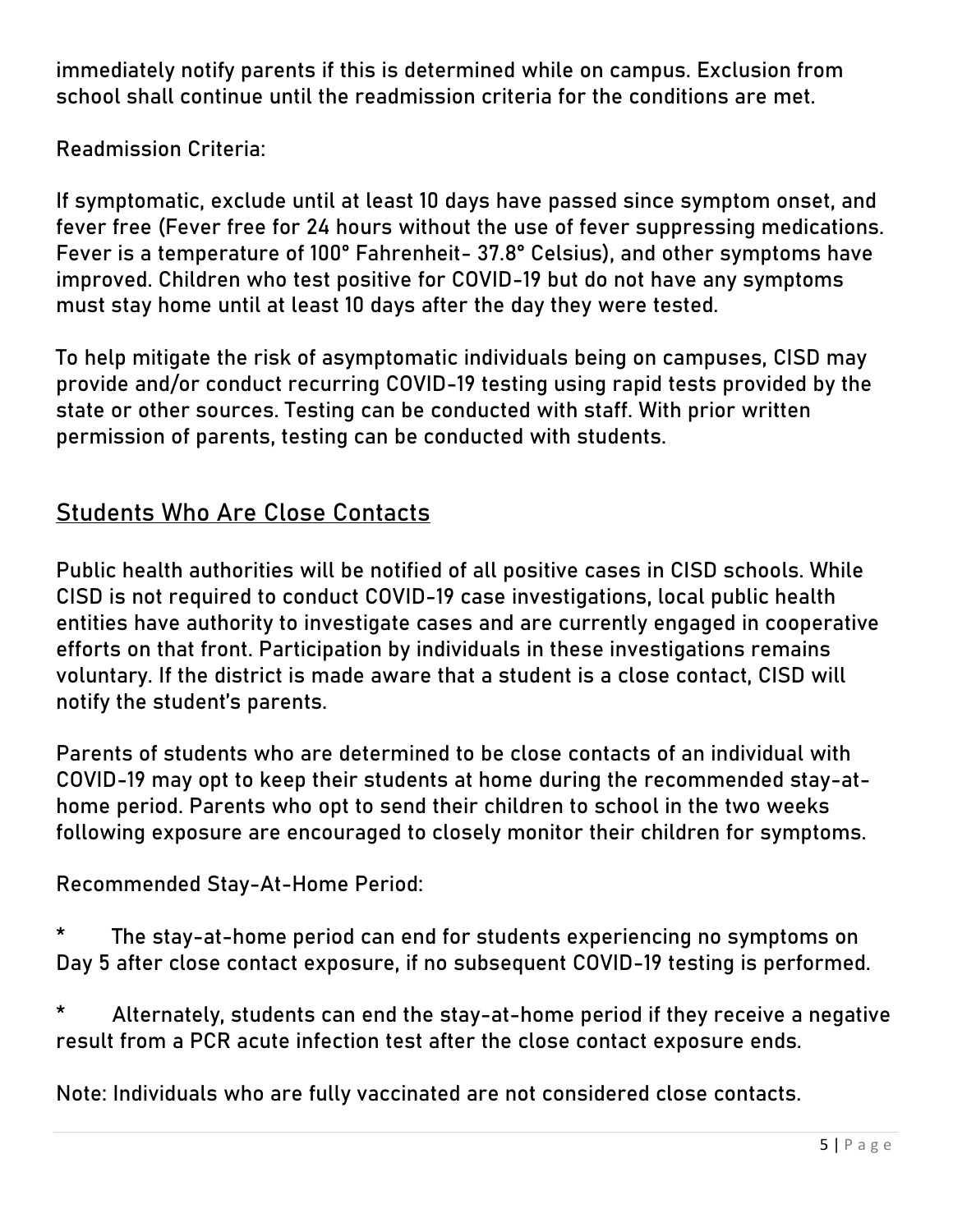### **Staff Who Have COVID-19 or Who Are Close Contacts**

Similar to students, CISD will exclude staff from attending school in person who are actively sick with COVID-19, who are suspected of being actively sick with COVID-19, or who have received a positive test result for COVID-19. Based on recent updates from the CDC, staff may return when:

- If symptomatic, at least 5 days have passed since symptom onset, and fever free\*, and other symptoms have improved.
- For those with no symptoms, at least 5 days after the day they tested positive.

\*Fever free for 24 hours without the use of fever suppressing medications. Fever is a temperature of 100° Fahrenheit (37.8° Celsius) or higher.

Staff who meet the close contact threshold with a COVID-19 positive individual and are in one of the following groups, do not need to stay at home.

- Ages 18 or older and have received all recommended vaccine doses, including boosters and additional primary shots for some immunocompromised people.
- Was confirmed COVID-19 positive within the last 90 days and has fully recovered.

For staff who meet the close contact threshold with a COVID-19 positive individual who are not in one of the above groups, it is recommended that the employee remain off campus during the stay-at-home period, however, the employee may remain at work. If the employee continues to work on campus, rapid testing will be performed every two days for 5 days post-exposure, with testing on the 5th day recommended.

### **Close Contact**

This document refers to "close contact" with an individual who is lab-confirmed to have COVID-19. Close contact is determined by an appropriate public health agency. CISD will work with the Milam County Health Department to facilitate, to the extent allowable by applicable laws, systemic case investigation and contact tracing of infected students, teachers and staff.

For clarity, close contact is defined as:

a. being directly exposed to infectious secretions (e.g., being coughed on); or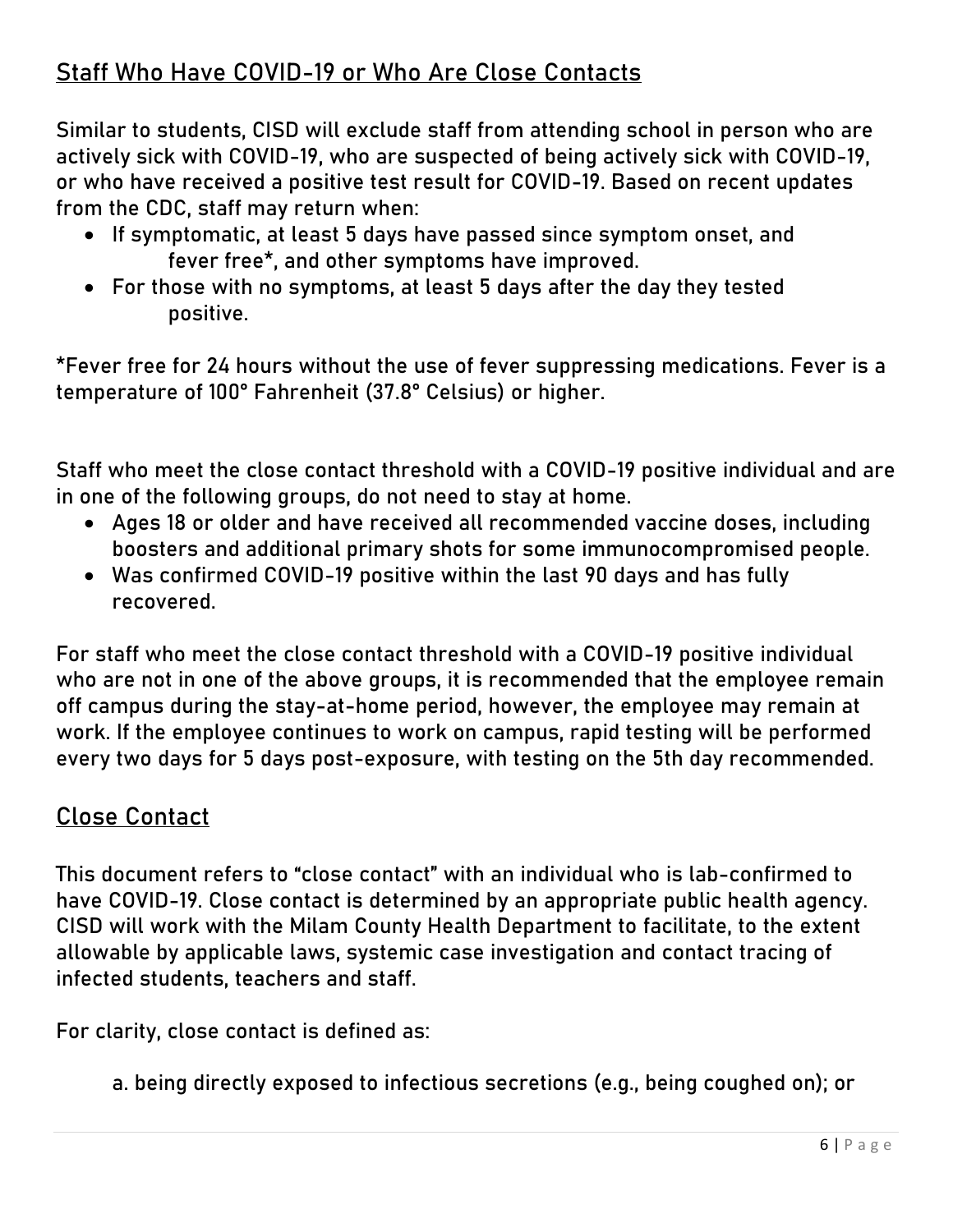b. being within 6 feet for a cumulative duration of 15 minutes;

if either occurred at any time in the last 14 days at the same time the infected individual was infectious.

Individuals are presumed infectious at least two days prior to symptom onset or, in the case of asymptomatic individuals who are lab-confirmed with COVID-19, two days prior to the confirming lab test.

**Note: Individuals who are vaccinated are not considered close contacts.**

#### **COVID-19 Symptoms**

Any of the following symptoms indicate a possible COVID-19 infection:

- • Temperature of 100 degrees Fahrenheit or higher when taken by mouth;
- • Sore throat;
- • New uncontrolled cough that causes difficulty breathing (or, for students with a chronic allergic/asthmatic cough, a change in their cough from baseline);
- • Diarrhea, vomiting, or abdominal pain; or
- • New onset of severe headache, especially with a fever.

### **Required Actions if Individuals with Test-Confirmed Cases Have Been in a School**

1. If an individual who has been in a school is test-confirmed to have COVID-19, the school must notify its local health department, in accordance with applicable federal, state and local laws and regulations, including confidentiality requirements of the Americans with Disabilities Act (ADA) and Family Educational Rights and Privacy Act (FERPA).

2. Upon receipt of information that any teacher, staff member, student, or visitor at a school is test-confirmed to have COVID-19, the school must submit a report to the Texas Department of State Health Services via an online form. The report must be submitted each Monday for the prior seven days (Monday-Sunday).

3. Consistent with school notification requirements for other communicable diseases, and consistent with legal confidentiality requirements, CISD must notify all teachers, staff, and families of all students in a classroom or extracurricular or after-school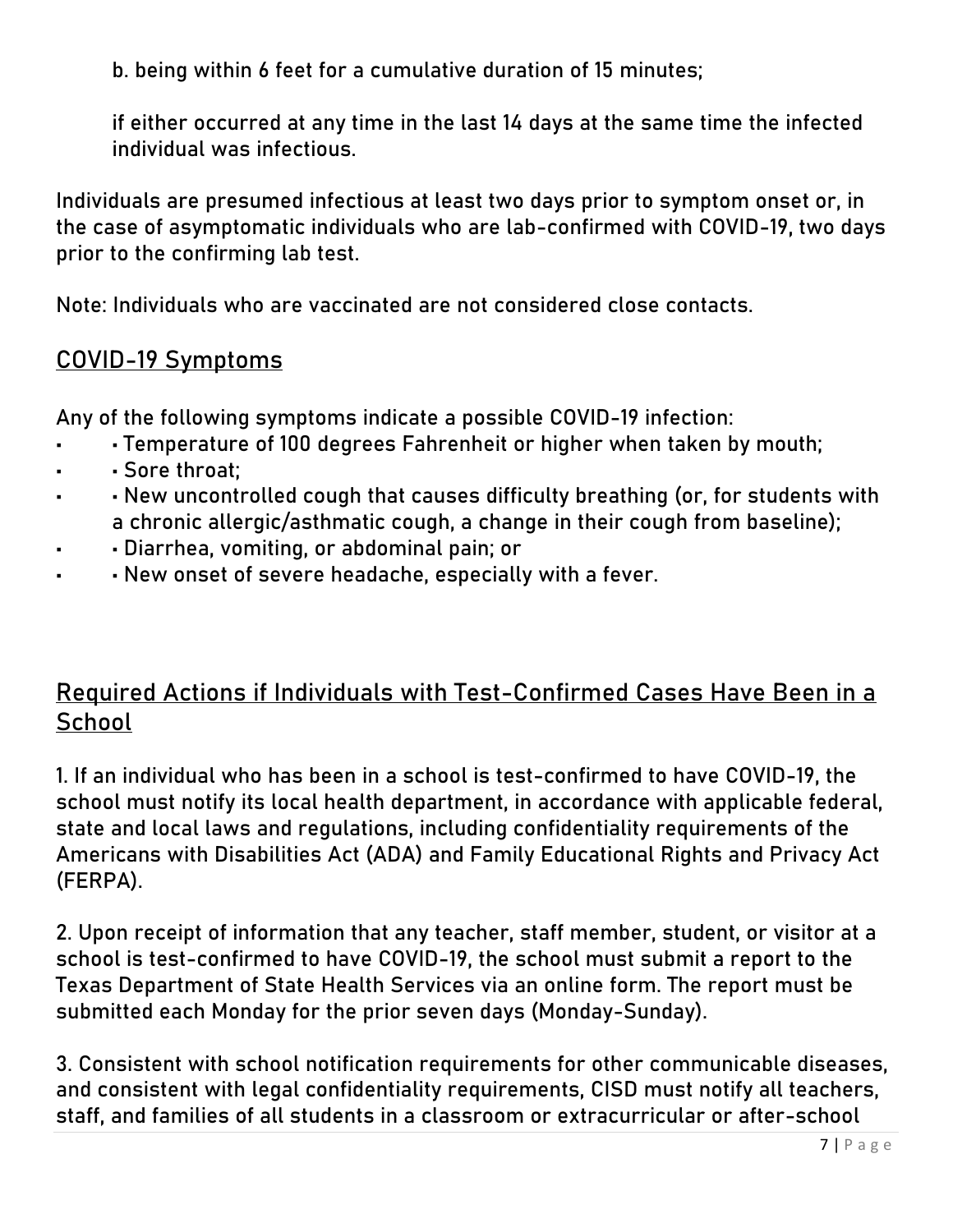program cohort if a test-confirmed COVID-19 case is identified among students, teachers or staff who participated in those classrooms or cohorts.

### **Health and Hygiene Practices: Masks**

Per GA-38, school systems cannot require students or staff to wear a mask. GA-38 addresses government-mandated face coverings in response to the COVID-19 pandemic. Other authority to require protective equipment, including masks, in an employment setting is not necessarily affected by GA-38.

CISD must allow individuals to wear a mask if they choose to do so.

Therefore, the wearing of a mask or facial covering in response to COVID-19 is strictly optional for students and staff at Cameron ISD.

#### **Learning Environment**

CISD will employ the following to ensure a healthy and safe learning environment:

- Signage promoting Healthy Habits and disease mitigation strategies
- Daily disinfection protocols with increased cleaning and sanitation
- Deep cleaning and disinfection protocol localized treatment of an area(s) triggered when a staff member or student is identified as positive for COVID-19
- All campuses sanitized weekly
- Hand sanitizer in each classroom, entrances, and throughout common spaces
- ●
- Arrangement of seating to maximize space between students
- Limit students sharing of personal items and supplies

#### **Campus Arrival/Dismissal**

Arrival Protocols:

- Campus-specific arrival procedures will be created to facilitate drop-off and social distancing.
- Students will arrive by walk-up, car drop-off, or school bus.
- Parents/guardians dropping off students will not be able to leave their cars.
- Hand sanitizer will be available at the main entrance to the campus, in classrooms, in the cafeteria, and common areas throughout the campus.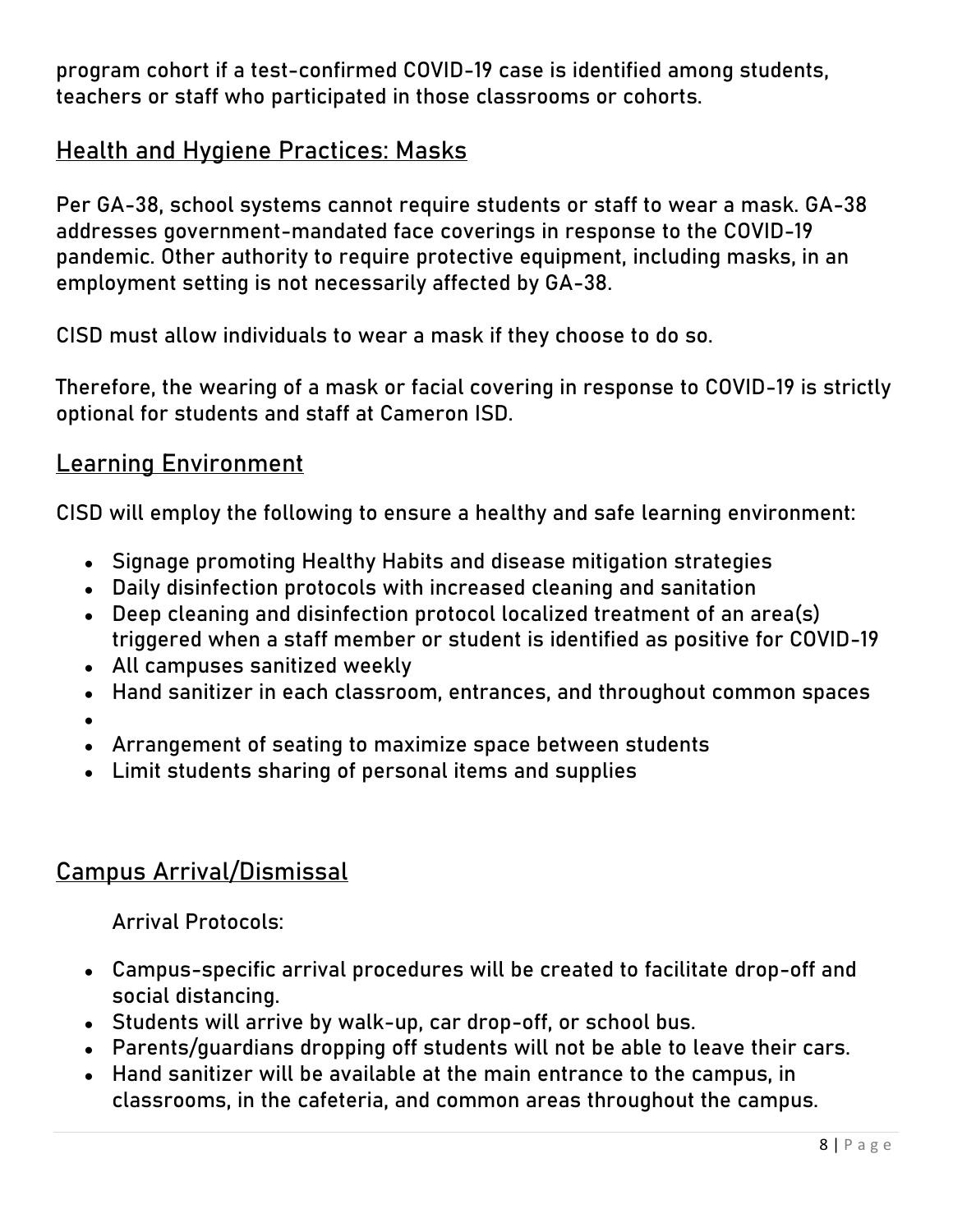Dismissal Protocols:

- Campus-specific dismissal procedures will be created to facilitate pick-up and social distancing.
- Campuses may designate staggered dismissal groups. Staggering the groups of walkers, car riders, bus riders, or grade levels will help manage student movement.
- Hand sanitizer will be available at the main exit of the campus, in classrooms, in the cafeteria, and common areas throughout the campus.

### **Student Nutrition / Lunch**

CISD will employ the following to ensure healthy and safe student nutrition services:

- Signage promoting Healthy Habits and disease mitigation strategies
- Daily disinfection protocols with increased cleaning and sanitation
- School Nutrition staff will wear appropriate required sanitary equipment
- Meals for remote learners will be offered.

#### **Transportation**

CISD will employ the following to ensure healthy and safe student transportation services:

- Ridership will follow typical district capacity standards
- Hand sanitizer available upon entering and exiting the bus
- All buses will be cleaned daily
- Drivers will open certain windows and adjust roof hatches to optimize the best air circulation possible throughout the bus, weather permitting

### **Contact Information**

Families are asked to contact the **campus nurse** with all health questions, concerns and/or reports related to COVID-19. Parents can also contact the CISD Registered Nurse at 254-697-3641 Ext. 2890.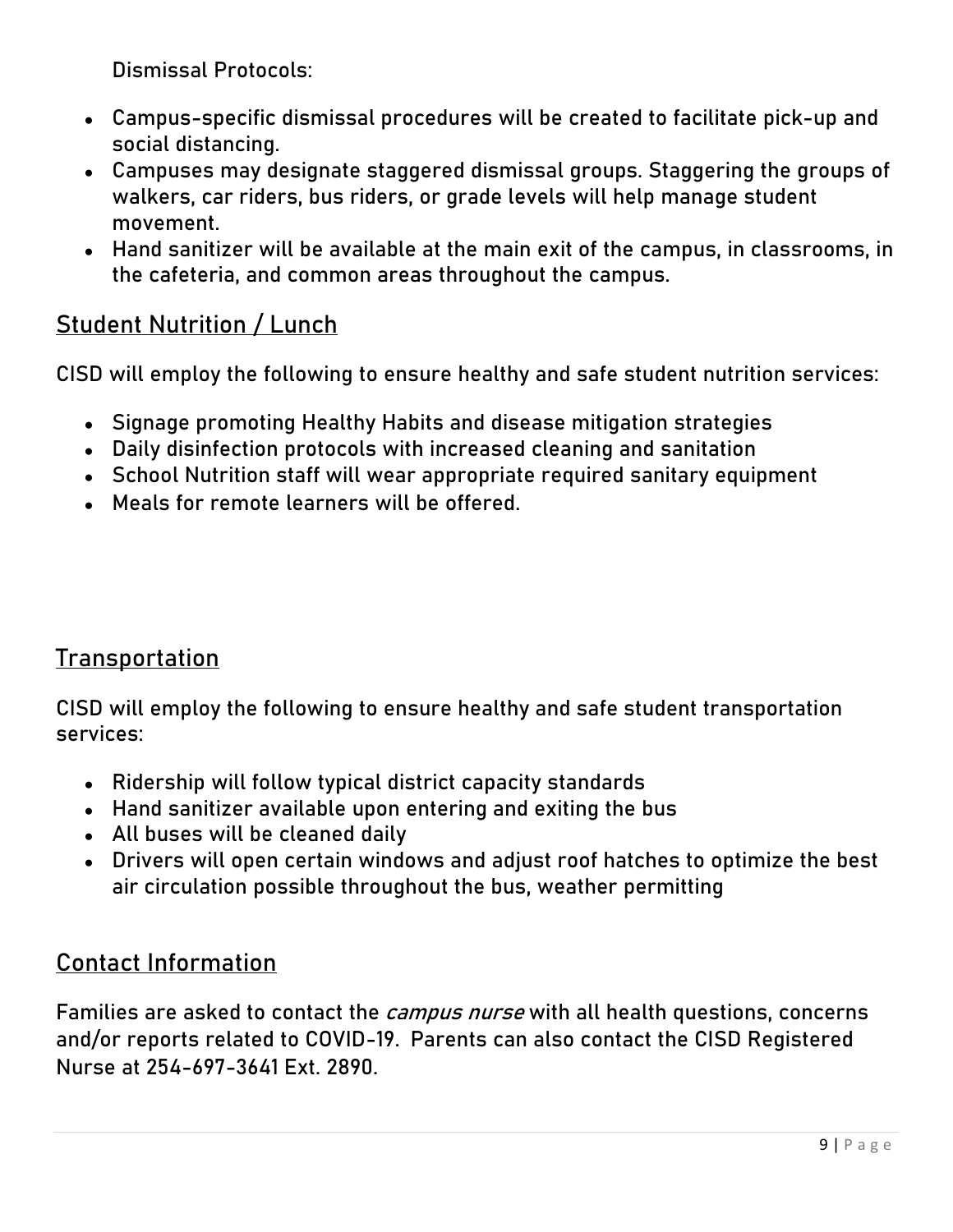### <span id="page-9-0"></span>Instructional Delivery Model Protocols

CISD seeks to provide a high-quality education through two instructional delivery models:

- On-Campus Learning (Traditional Classroom Experience)
- Remote Learning (Virtual Learning Experience) If Necessary

**Notice to Students and Parents:**

**All Cameron ISD instruction for 2021-2022 will be In-Person and On-Campus.** 

### <span id="page-9-1"></span>**On-Campus Learning**

<span id="page-9-2"></span>CISD will employ the following on-campus learning protocols:

- Students will attend school on a regular instructional schedule and will engage in face-to face learning on campus all day, every day.
- Elementary students will be assigned to grade level classes that will be taught by teachers at their home campus.
- Secondary students in grades 6-12 will follow their class schedules by transitioning to different classrooms for course instruction.
- Classroom instruction will be designed for mastery of student learning outcomes based on the academic standards called the Texas Essential Knowledge and Skills (TEKS) for each content area.
- Expectations for coursework and guidelines for grading for On-Campus Learning and Remote Learning will be the same.
- CISD Grading Guidelines, Student Code of Conduct, and Acceptable Use of Technology Procedures will be applied.
- The 90% attendance requirement is still required for Cameron ISD students, and will be upheld for in-class and asynchronous.
- Available for students in Prekindergarten through Grade 12.
- Student participation required 5 full days per week.
- Instruction provided by Cameron ISD, Temple College and TXVSN instructors.
- Instruction in core content and elective areas.
- District curriculum, unit sequencing and pacing of instruction.
- Social-emotional support.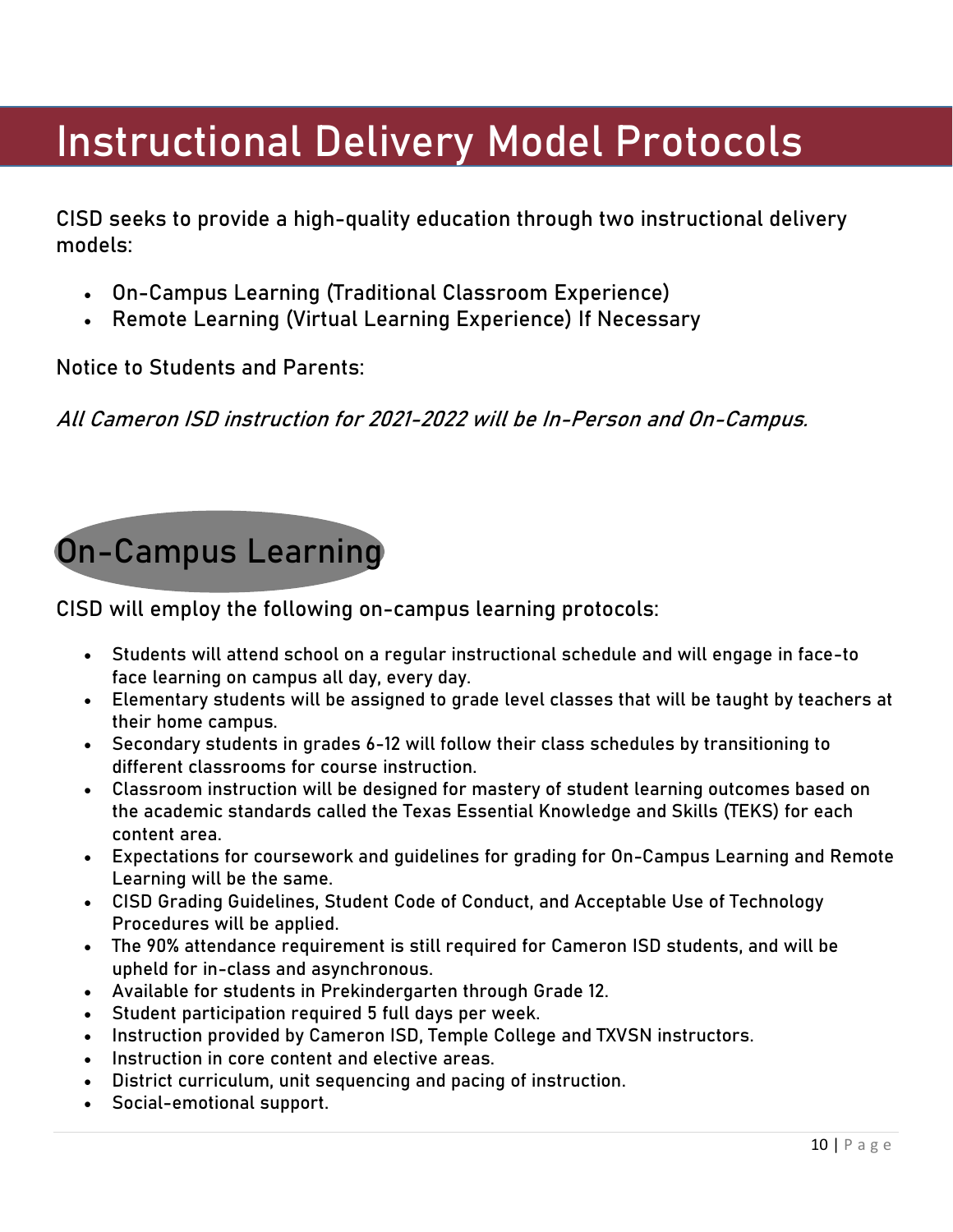- Accommodations and support services provided.
- Implementation of preventive safety measures.

### <span id="page-10-0"></span>**Remote Learning**

#### **Notice to parents:**

<span id="page-10-1"></span>**CISD has developed a robust Remote Learning platform to be utilized in the event there is a campus or district closure for an extended period of time, or if a student must be absent from school for an extended period of time. Remote learning is available, however, participation in remote learning must be approved by the campus principal.**

**Asynchronous Instruction**– (remote learning with digital components for direct instruction and daily communication with the district)

<span id="page-10-2"></span>CISD will employ the following remote learning protocols:

- Students will remain at home and will engage in learning activities that are primarily delivered through an online learning management system.
- Daily student participation/engagement in the learning activities will be required.
- **Student participation required 5 full days per week.**
- Remote instruction will be designed for mastery of student learning outcomes based on the academic standards called the Texas Essential Knowledge and Skills (TEKS) for each content area.
- Expectations for coursework and guidelines for grading for In-Person Learning and Remote Learning will be the same.
- CISD Grading Guidelines, Student Code of Conduct, and Acceptable Use of Technology procedures will be applied.
- The 90% attendance requirement is still required for Cameron ISD students, and will be upheld for in-class and asynchronous.
- Available for students in Prekindergarten through Grade 12.
- Instruction facilitated by Cameron ISD, Temple College and TXVSN instructors.
- Instruction in core content and elective areas.
- District curriculum, unit sequencing and pacing of instruction.
- Social-emotional support.
- Accommodations and support services provided.
- Internet connection required.
- Valid phone number is required.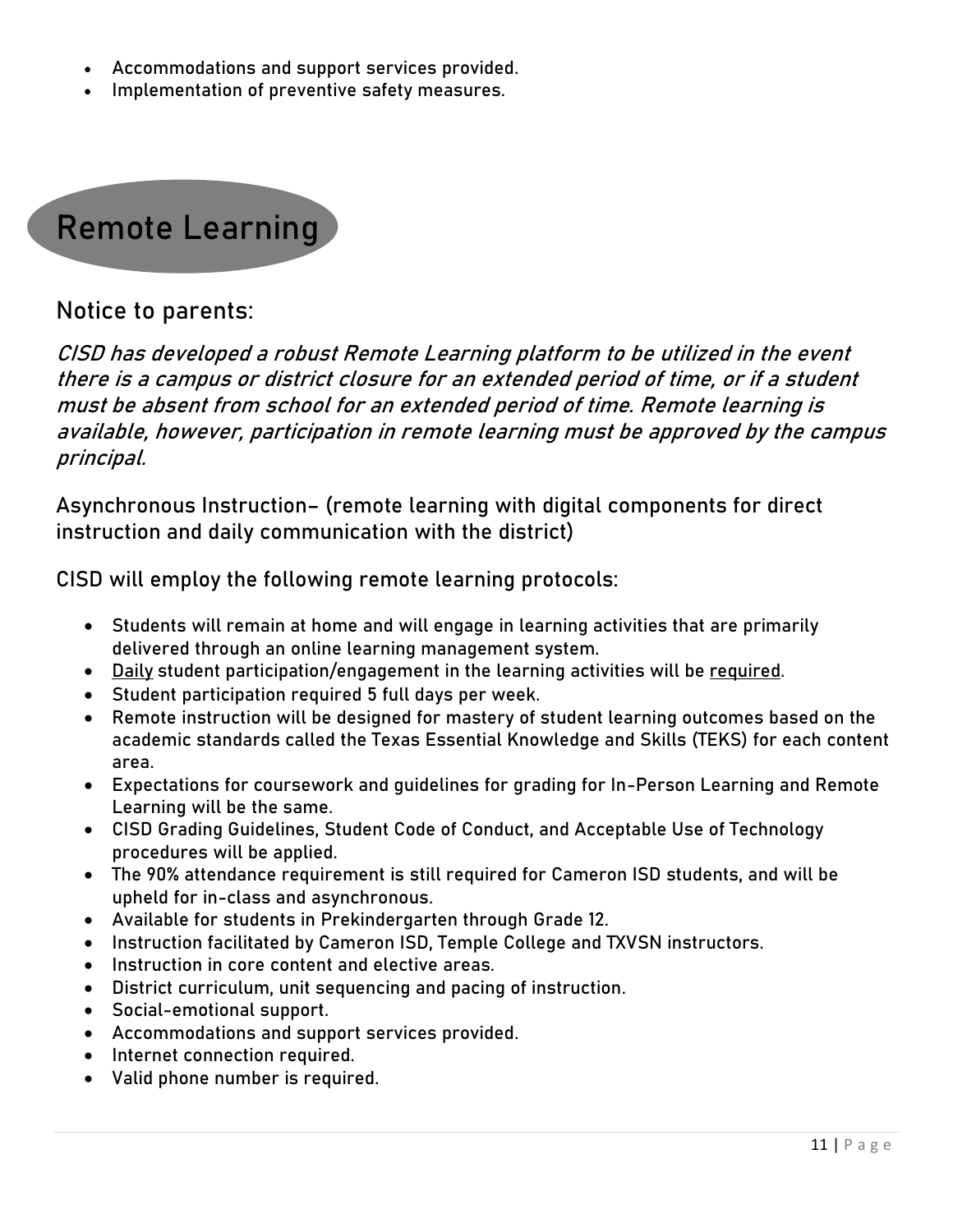### **Online Learning Management System**

- The district has identified Google Classroom and Seesaw as tools to support a consistent learning management system for students across the district. **Google Classroom** helps organize assignments, boosts collaboration, and fosters communication. **Seesaw** is a platform that gives students the ability to create and reflect on their learning.
- Grades Pre-k through 2 will use Seesaw.
- Grades 3-5 will use Seesaw and Google Classroom
- Grades 6-12 will use Google Classroom.
- Teachers will provide training to students on how to use these digital tools.
- Resources will also be available for parents to learn how to support students in using digital tools.

### **Technology**

- 1:1 Technology Initiative- The district is committed to providing technological devices to all district students during the 2021-2022 school year to continue a 1:1 ratio at all grade levels.
- Expanded parking lot WiFi will continue.

### <span id="page-11-0"></span>UIL and Extracurricular Protocols

### **2021-2022 UIL COVID-19 Risk Mitigation Guidelines**

**Required Actions if Individuals with Test-Confirmed Cases Have Been in areas where UIL Activities are being conducted**

1. If an individual who has been in areas where UIL activities are being conducted is test-confirmed to have COVID-19, the school must notify its local health department, in accordance with applicable federal, state and local laws and regulations, including confidentiality requirements of the Americans with Disabilities Act (ADA) and Family Educational Rights and Privacy Act (FERPA).

2. Upon receipt of information that any teacher, staff member, student, or visitor in an area where UIL activities are being conducted is test-confirmed to have COVID-19, the school must submit a report to the Texas Department of State Health Services via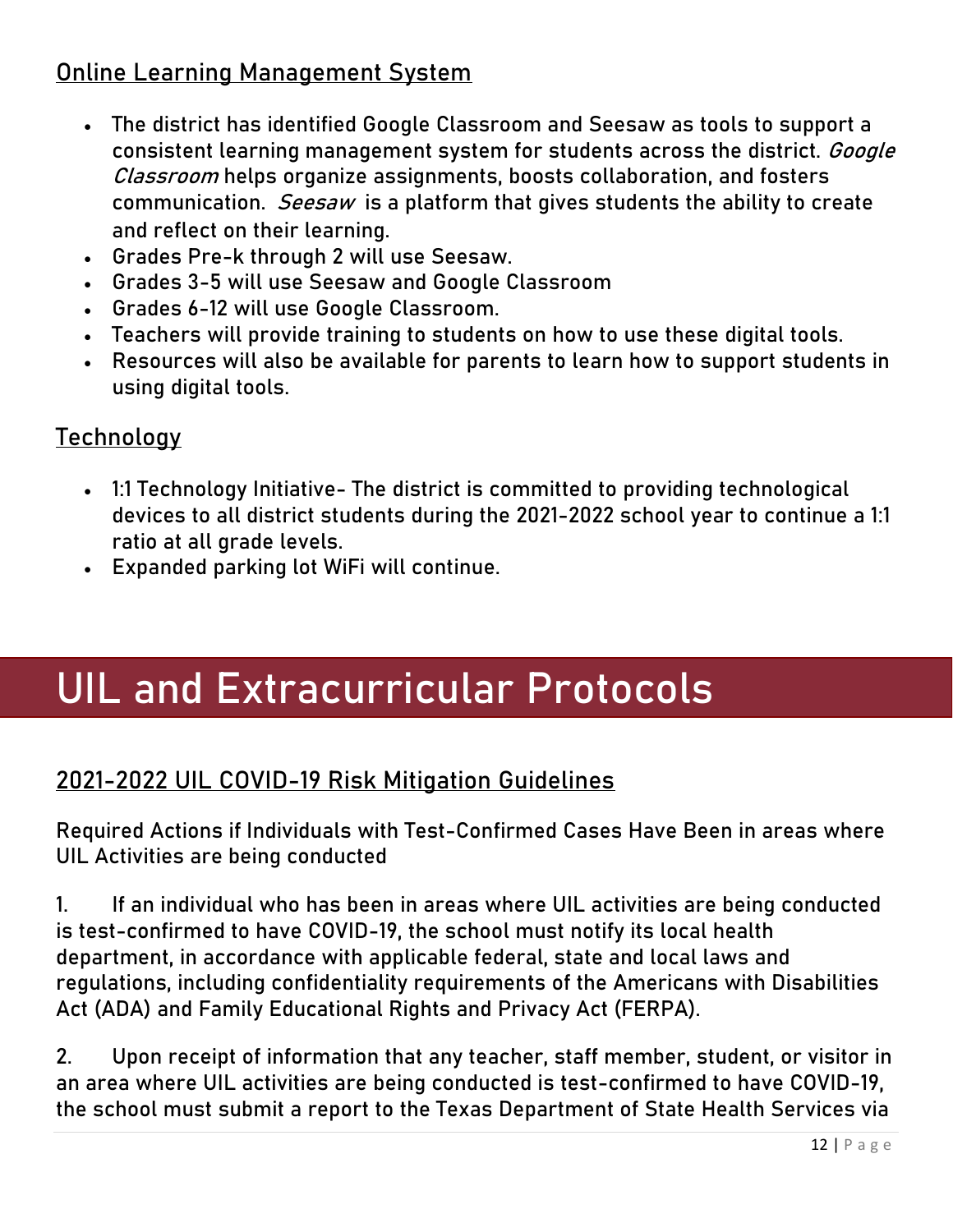an online form. The report must be submitted each Monday for the prior seven days (Monday-Sunday).

3. If a test-confirmed COVID-19 case is identified among students, teachers, or staff who participated in a UIL competition against another school, the school must notify the opposing school and the officials/contest judges who also participated in the competition.

In addition to the criteria and processes described above, a student who has been diagnosed with COVID-19 must receive clearance from a physician prior to returning to participation in UIL marching band or athletic activities.

Per GA-38, school systems cannot require students or staff to wear a mask. GA-38 addresses government-mandated face coverings in response to the COVID-19 pandemic. Other authority to require protective equipment, including masks, in an employment setting is not necessarily affected by GA-38.

School systems must allow individuals to wear a mask if they choose to do so.

#### **Extra-Curricular Activities**

### **Athletics**

- Athletic practices and contests will be conducted following safety protocol provided by guidance from CISD, UIL and TEA.
- The most recent guidance from UIL is available at <https://www.uiltexas.org/policy/covid-19>
- Locker room use will be determined by TEA/UIL.
- Bus travel will follow transportation guidelines provided by CISD and TEA.
- Spectator attendance at games and contests will be limited to the actual capacity of the facility.
- Separate entrances and exits may be utilized at athletic facilities.

### **Fine Arts**

- Large group practice sessions, sectionals and rehearsals will adhere to guidelines provided by an authorized entity (e.g., CISD, TEA, UIL, etc.)
- Off-campus fine arts performances will be conducted according to guidance provided by an authorized entity (e.g., CISD, TEA, UIL, etc.)
- Concerts/performances will adhere to guidelines provided by an authorized entity (e.g., CISD, TEA, UIL, etc.)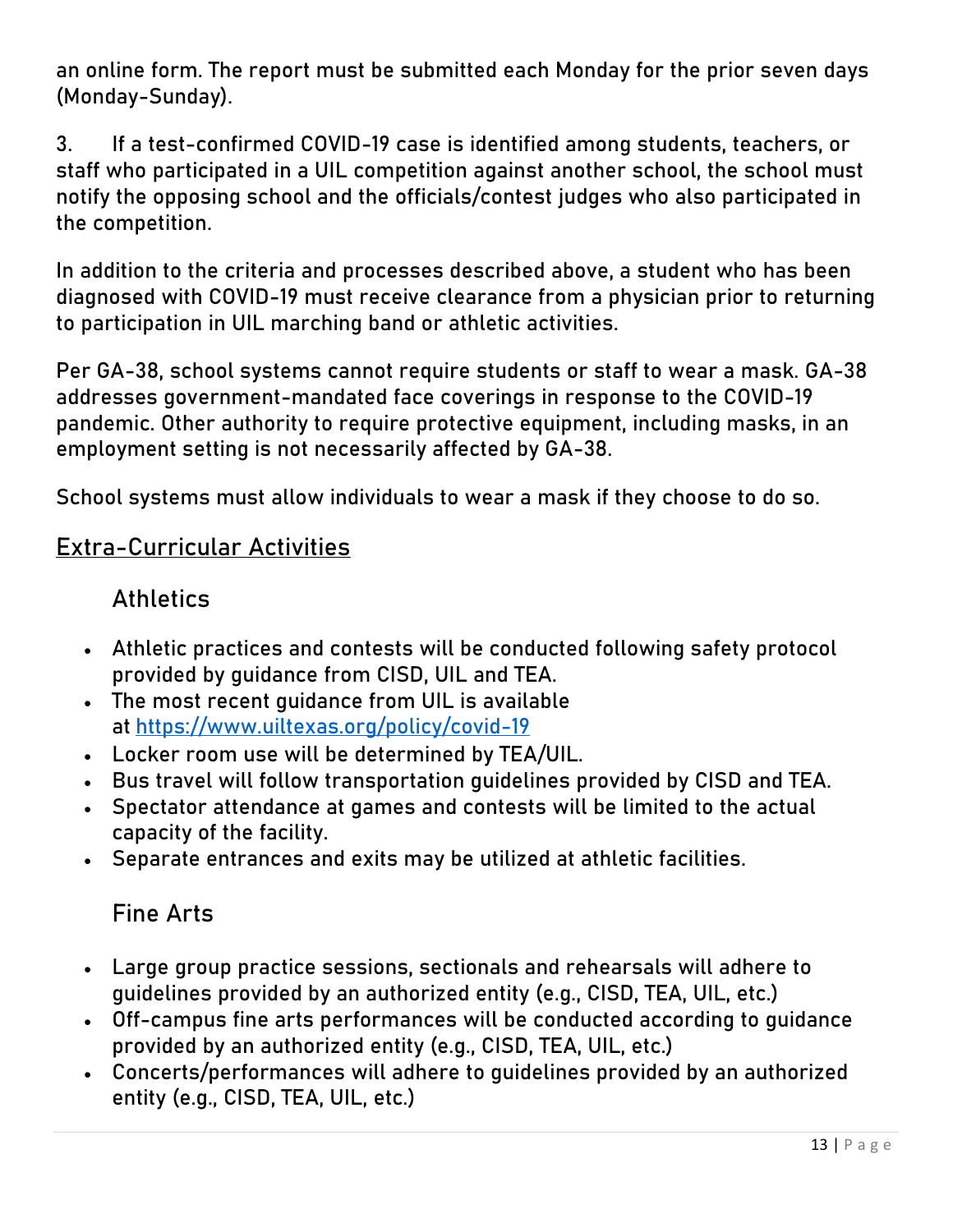All fine arts performances will be streamed online when possible.

**Others**

- Large group practice sessions will adhere to guidelines provided by an authorized entity (e.g., CISD, TEA, UIL, etc.)
- Off-campus performances and/or competitions will be conducted according to guidance provided by an authorized entity (e.g., CISD, TEA, UIL, etc.)
- Performances and/or competitions may be adjusted based on health and safety guidelines provided by an authorized entity (e.g., CISD, TEA, UIL, etc.) including but not limited to transportation procedures, number of attendees, and the orientation of concerts.

### **Spectators, Audiences, Fans and Media**

**According to the UIL, CISD may allow spectators to attend games, contests, or events at maximum capacity, according to the following:**

- CISD may employ remote ticketing options or other admission possibilities.
- Pathways for spectator ingress and egress will be clearly marked and unobstructed.

### <span id="page-13-0"></span>Parent Communication Protocols

CISD seeks to provide families with clear and concise communication through the following outbound channels:

- Email
- Website
- Social Media
- Text Messages/Call Outs
- Parent Communication Apps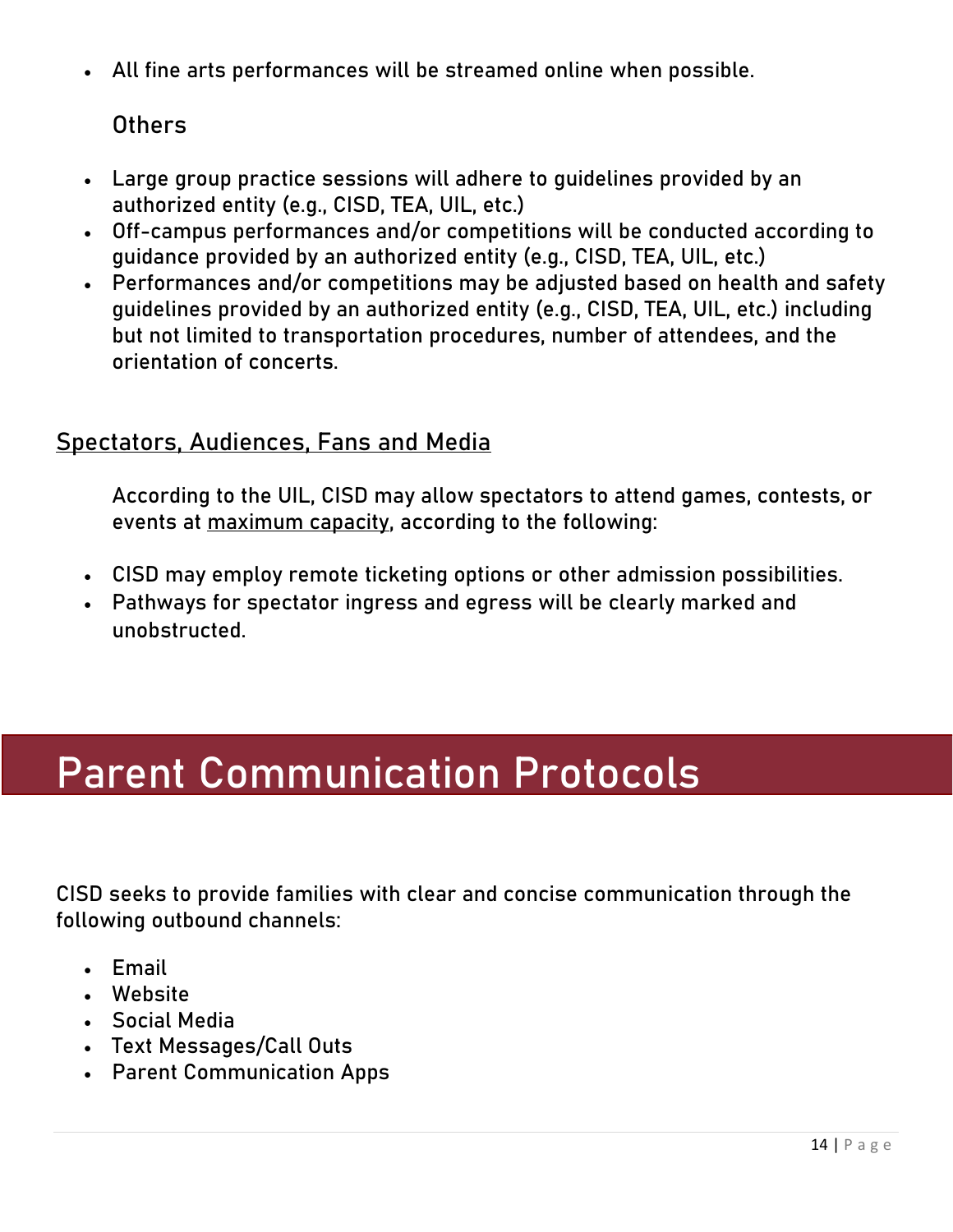### **Communication Tools and Channels**

- Information about Back to School 2021-2022 will be posted on the Cameron ISD website. The website will include:
	- Health and Safety Protocols
	- Instructional Delivery Model Protocols
	- Social Emotional and Mental Health Protocols
	- Parent Communication Protocols
	- UIL and Extracurricular Protocols
- Campuses will share campus-specific information with parents via email, call outs, social media, communication apps and other campus communication tools.
- Regular updates will be posted on Cameron ISD's social media channels.
- Remote Learning support will be offered to parents through direct communication with district instructional staff.

### <span id="page-14-0"></span>Social, Emotional, & Mental Health Support Protocols

CISD seeks to address the mental health and social-emotional development of all students, staff and community by following best practices in the areas of:

- School-based mental health services
- Behavioral support systems
- Family engagement and support practices
- Staff supports
- Other key systems and supports

### **Social Emotional Learning**

- District/campus counselors will have resources for parents and teachers to access as needed
- Counselors will work with students individually or in small groups to address any well-being needs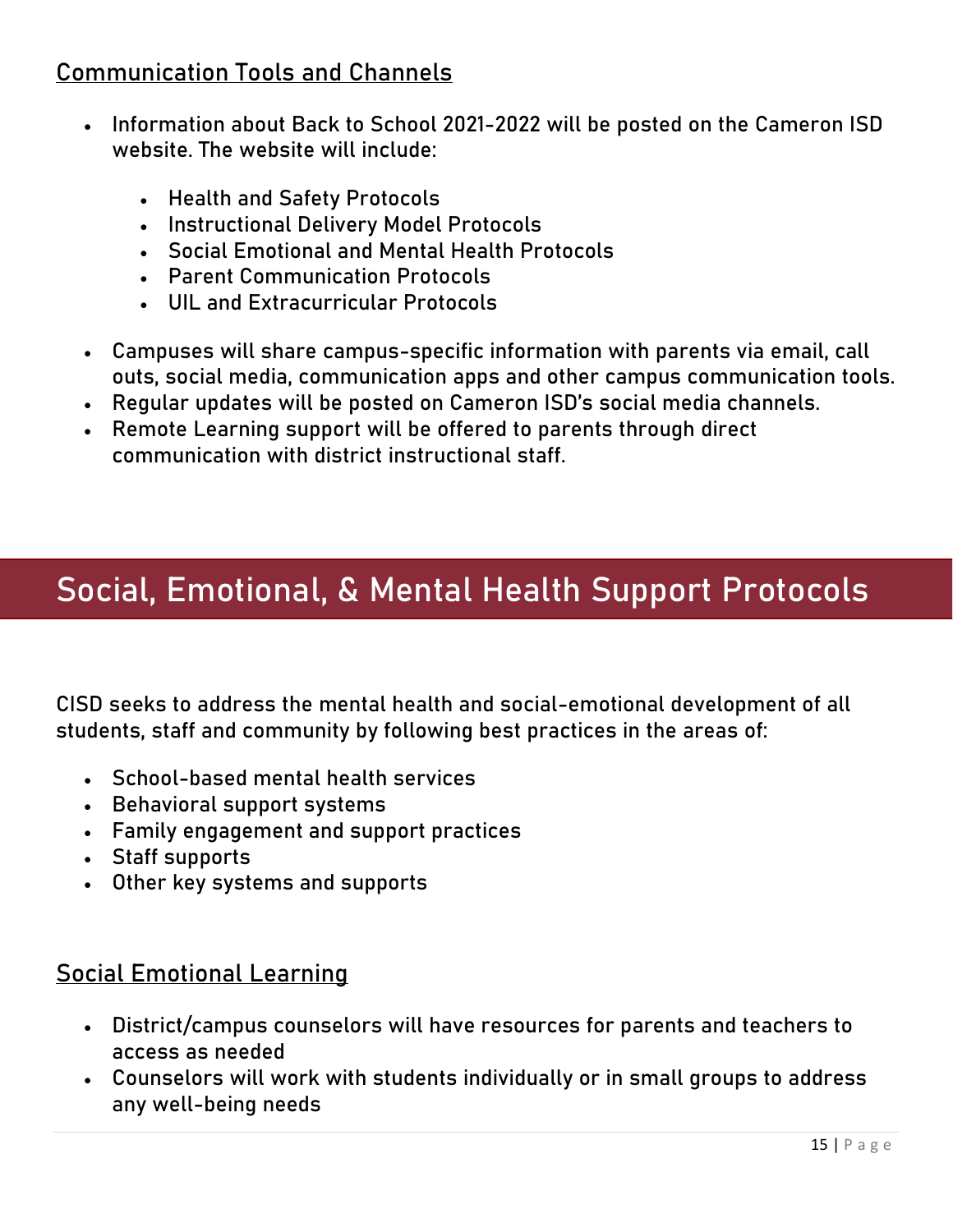### **Family Support**

 CISD will provide families with information on how to access resources for mental health and wellness

### <span id="page-15-0"></span>Resources

**Texas Education Agency COVID-19 Support and Guidance**

**[https://tea.texas.gov/texas-schools/health-safety-discipline/covid/coronavirus](https://tea.texas.gov/texas-schools/health-safety-discipline/covid/coronavirus-covid-19-support-and-guidance)[covid-19-support-and-guidance](https://tea.texas.gov/texas-schools/health-safety-discipline/covid/coronavirus-covid-19-support-and-guidance)**

**Texas Department of State Health Services**

**<https://www.dshs.texas.gov/coronavirus/>**

**Centers for Disease Control and Prevention**

**<https://www.cdc.gov/>**

Cameron ISD collaborated with a number of people and organizations in developing our 2021-2022 Back to School Plan. We appreciate the guidance, support, input, and resources from the following people and organizations:

- o Texas public school officials,
- o Milam County officials,
- o Texas Department of State Health Services,
- o Centers for Disease Control and Prevention